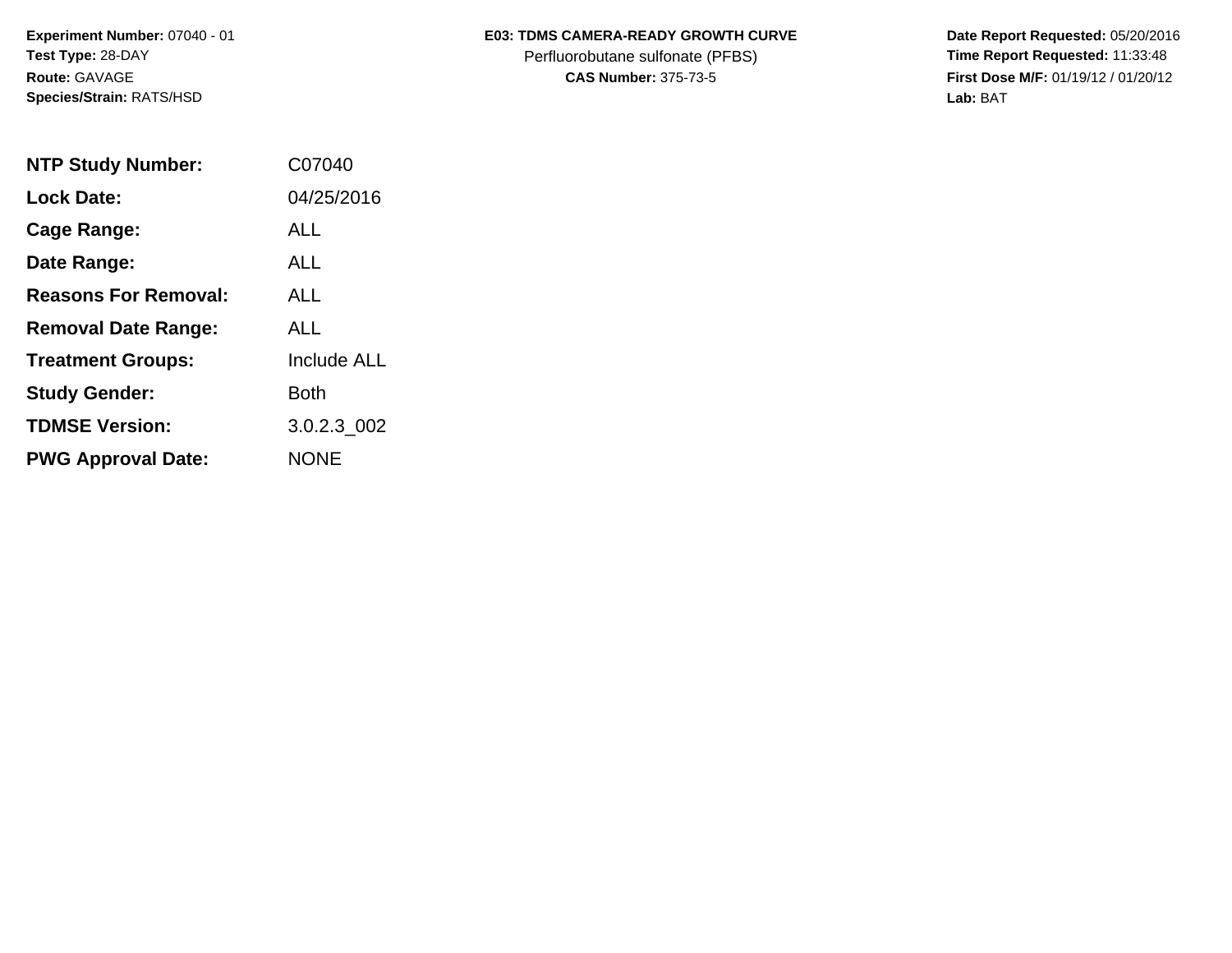**Species/Strain:** RATS/HSD **Lab:** BAT

## Experiment Number: 07040 - 01 **E03: TDMS CAMERA-READY GROWTH CURVE** Date Report Requested: 05/20/2016

Test Type: 28-DAY **Perfluorobutane sulfonate (PFBS) Time Report Requested:** 11:33:48 **Route:** GAVAGE **CAS Number:** 375-73-5 **First Dose M/F:** 01/19/12 / 01/20/12